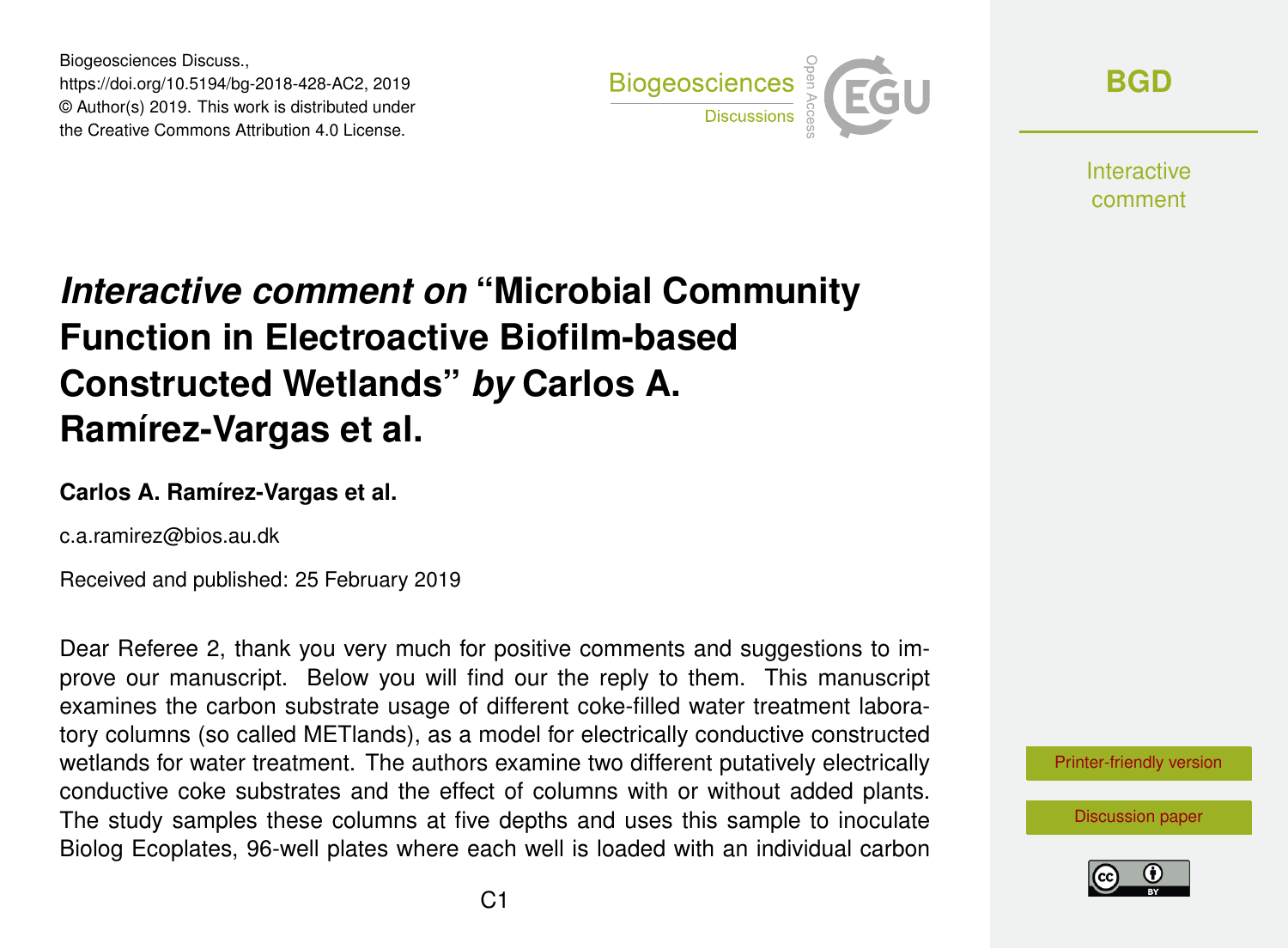substrate and a tetrazolium dye to indicate metabolic activity. Plates were incubated aerobically for two days and then analyzed. I cannot recommend this paper for publication in Biogeosciences for a number of reasons. R// Dear reviewer, thank you very much for your comments and suggestions to improve our manuscript. With the explanations given below, we intent to demonstrate that the manuscript can be published in Biogesocience.

1) This experimental set up is problematic in that it introduces a strong culture-bias: only organisms capable of being cultured in the provided media at ambient oxygen concentrations will grow and be assayed for their carbon utilization. Given that their experimental columns are suboxic ( $\hat{a}$ Lij4 mg/L) and that their entire premise is that the electrical conductivity of these columns stimulates activity, it is really not clear to me what the significance of their findings using an aerobic culture-based assay will be. Is this type of analysis done in other studies? Absolutely. However, I would argue that it's biogeochemical relevance to in situ processes is minimal and does not merit publication in a journal focused on biogeochemical transformations R// The microbial functionality characterization based on community level physiological profile (CLPP) analysis, has been reported for constructed wetlands in several peer review papers (Osem et. al. 2007; Weber et al., 2007; Faulwetter et al., 2009; Weber and Legge, 2009; Zhang et. al., 2019 Button et. al. ,2015; Button et. al. ,2016; Lv et. al., 2017; Zhang et. al., 2018), and none of them have reported any anomaly regarding the incubation under room temperature, atmospheric conditions nor oxygen saturation conditions. Even though the eco-plates used in the study are incubated at such conditions, it is important to remark that most of the bacteria existing inside constructed wetlands, including electroactive bacteria, are facultative and not exclusively anaerobic, therefore they can develop without problem in the EcoPlates. Also, it is important to mention that inside water-saturated constructed wetlands is common to find gradients of oxygen concentration, as well as micro-environments with aerobic conditions (specially under the presence of plants), that serve as shelter for development of facultative bacteria, therefore is common to find microbial consortia of aerobic-facultative-anaerobic

#### **[BGD](https://www.biogeosciences-discuss.net/)**

Interactive comment

[Printer-friendly version](https://www.biogeosciences-discuss.net/bg-2018-428/bg-2018-428-AC2-print.pdf)

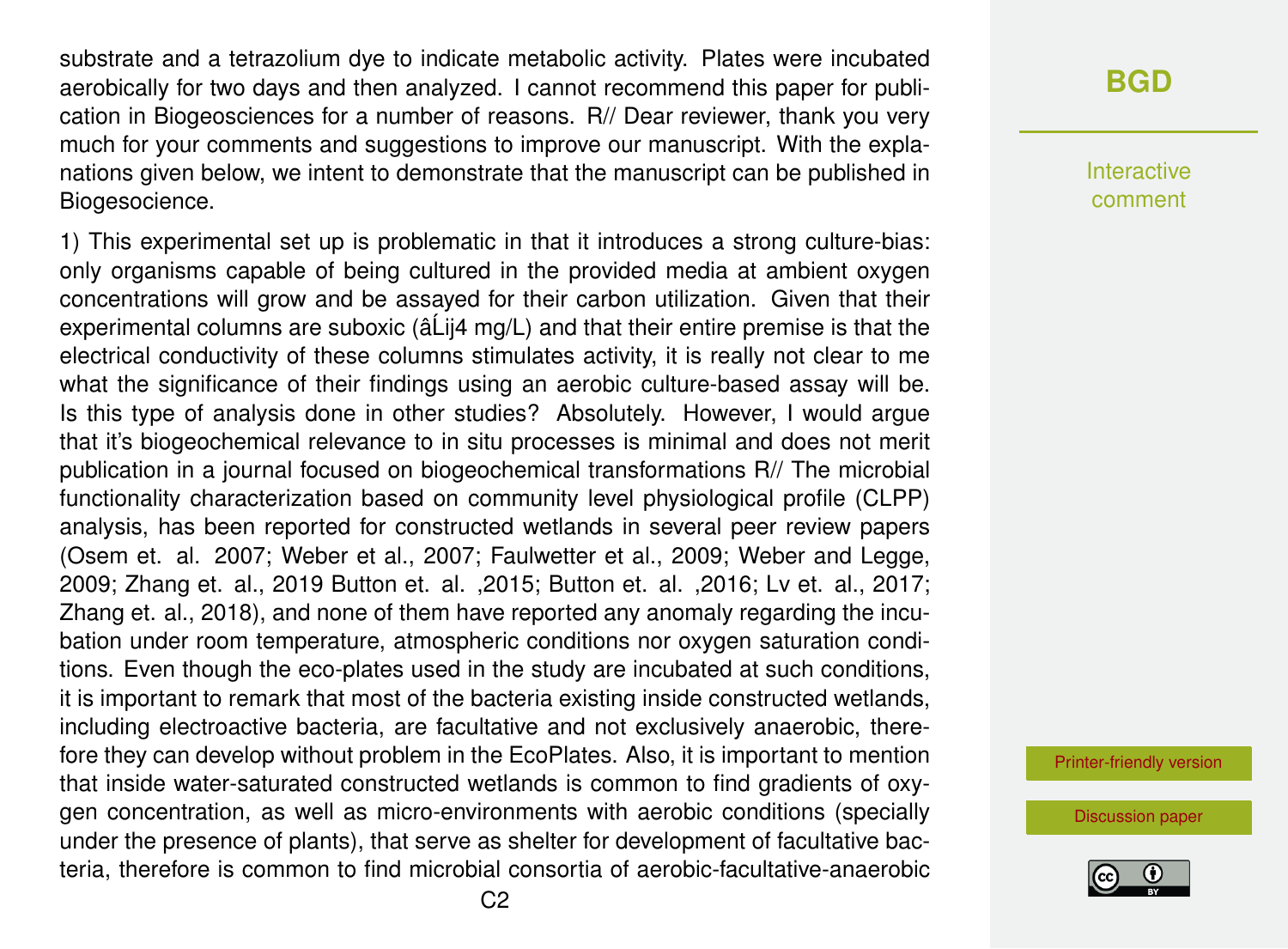#### bacteria.

2) The focus on this paper is very much on identifying phenotypic differences between these different water treatment systems, and much less on the biogeochemical significance of this engineered system. As such, this paper seems like it would find a better audience in a more applied or engineering-focused journal than in Biogeosciences. R// As authors, we disagree with this statement. It is important to clarify that the focus of this study was to assess the impact of different electro-conductive materials on the microbial community function of planted and non-planted METland set-up fed with real wastewater, not phenotypic differences between systems. The microbial functionality was assessed based on carbon source utilization patterns (CSUP), derived microbial metabolic indexes (average well color development – AWCD; richness; diversity), and carbon utilization. It is important to ratify that the our manuscript matches with the aims and scope of Biogeosciences (BG) journal: "BG is an international scientific journal dedicated to the publication and discussion of research articles, [. . .] on all aspects of the interactions between the biological, chemical, and physical processes in terrestrial or extraterrestrial life with the geosphere, hydrosphere, and atmosphere. The objective of the journal is to cut across the boundaries of established sciences and achieve an interdisciplinary view of these interactions. Experimental, conceptual, and modeling approaches are welcome". Besides, our manuscript is embedded in the subject areas of "biodiversity and ecosystem function", "environmental microbiology", and the "interactions between microbes, organic matter sediments, and rocks".

3) The written English throughout is in need of revision and does not meet publication standards in its current form. It would benefit significantly from the assistance of a professional editor. R// Thank you very much for your suggestion. The written English in the manuscript is under review, and under correction by an English professional editor.

4) Regrettably, I am unable to find important cited paper p2. Ln 35: Esteve-Nuñez, A., 2015. Electricity-generating bacteria. Bioelectrogenesis: sustainable biotechnology.

## **[BGD](https://www.biogeosciences-discuss.net/)**

Interactive comment

[Printer-friendly version](https://www.biogeosciences-discuss.net/bg-2018-428/bg-2018-428-AC2-print.pdf)

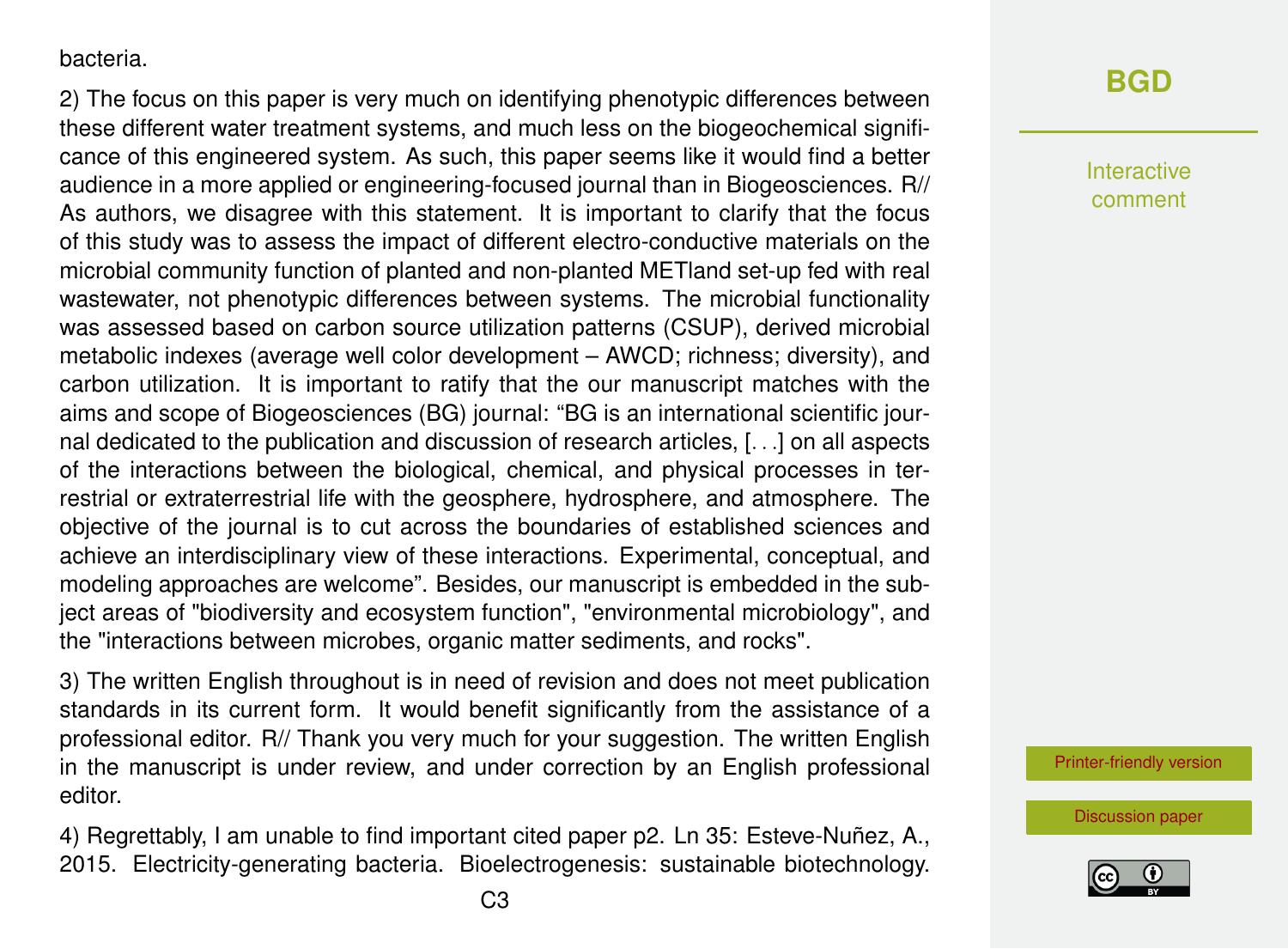International Innovation, 181, 109-111. The webpage for the journal is no longer available: http://www.internationalinnovation.com/thank-you/ and I am unable to find any record of this journal in our library system. I suggest removing this citation or providing a link to where it could be found. Their other citation regarding METlands, Aguirre-Sierra et al. 2016, was readily available from Environmental Science Water Research & Technology and would be a better reference to use here as it describes the behavior of the system well. R// Indeed the mention paper is not accessible online, given that the mention online journal is no longer available. Therefore, the reference was replaced by Aguirre-Sierra et. al. 2016 and Ramirez et. al. (2018), that explained in a detailed way the METland operation.

It is somewhat unclear to me, though, how or whether the authors confirm the coke substrates they use are in fact electrically conductive, and whether this electrical conductivity is directly responsible for the observed microbial phenotypes. However, as the engineering and electrochemistry of this system is outside my field, I leave this matter to the other reviewers' and editor's discretion. I instead focused on chemical and microbial aspects of the paper. R// PK-A and PK-LSN are electro-conductive materials, fact that was verified in laboratory test and reported in Ramirez et. al. (2019). In Table 2, are summarized the characteristics of the materials used in the experiment. On it is include the parameter "Resistivity". This parameter denote the degree of resistivity of the tested materials in Ω-m. The values of both electro-conductive materials (PK-A and PK-LSN) are very low, therefore indicating that they have a high electrical conductivity. To clarify the link between the electroconductivity and the development of more specialize bacteria communities, the reference Ramirez et. al. (2019) was included in the document. In the mentioned study, apart of assessing the removal rates of organic matter and nutrients and the derived removal rate kinetics, also includes the measurement of electric potentials and the estimation of ionic/electron fluxes, as indicator of the presence of electroactive microbial communities in the same tested materials. In that study, it can be seen how the material PK-A has the highest ionic/electron flux, and the highest performance in terms of organic matter removal, with a high correlation

### **[BGD](https://www.biogeosciences-discuss.net/)**

Interactive comment

[Printer-friendly version](https://www.biogeosciences-discuss.net/bg-2018-428/bg-2018-428-AC2-print.pdf)

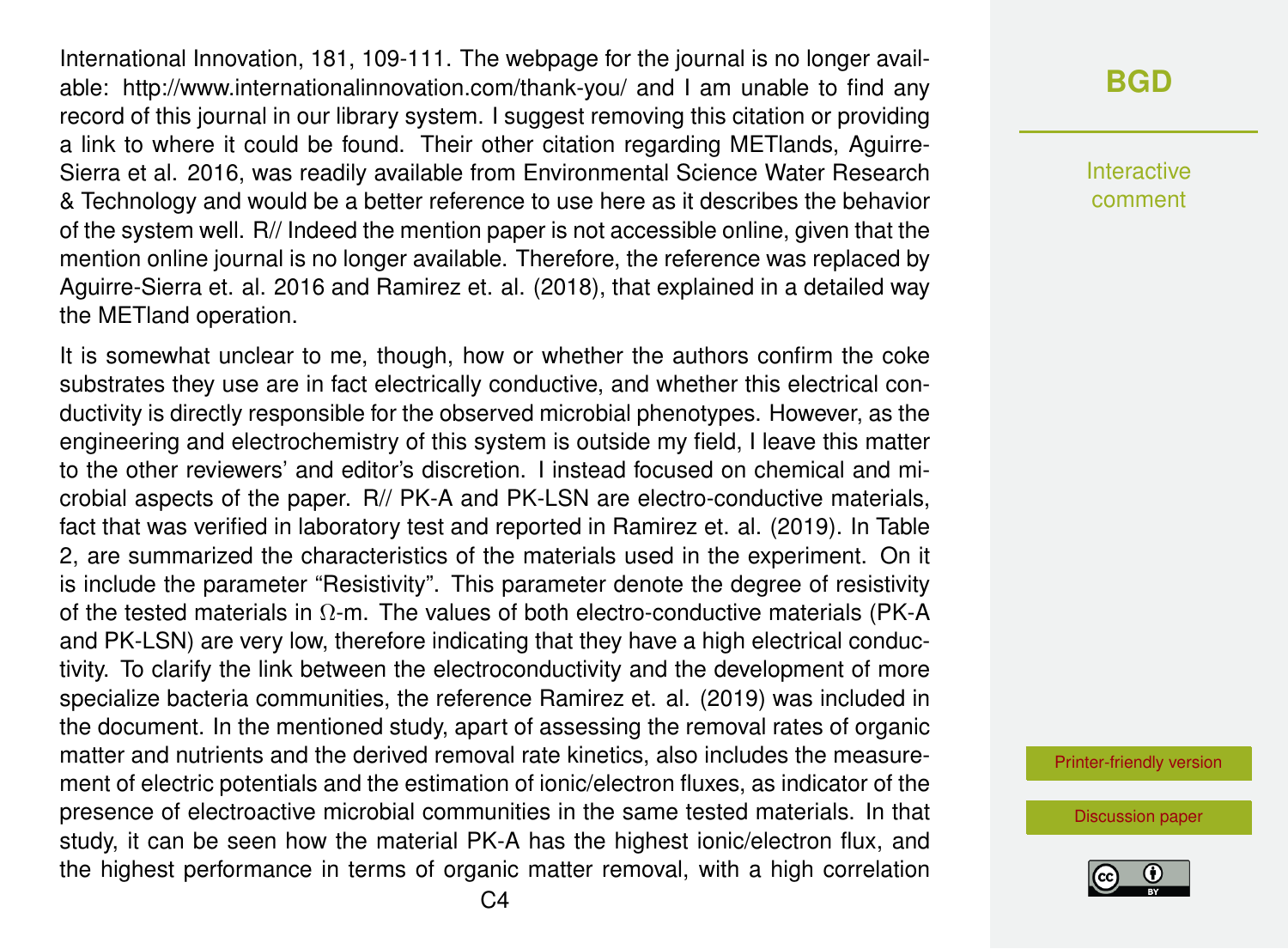between both parameters. This information is complementary to the findings done by Aguirre-Sierra et al. (2016), Li et al. (2016), J. Wang et al. (2017), F. Xu et al. (2018) that report biofilms mainly composed by genera with high proportion of electroactive bacteria (Page 3, lines 8-12), as well as by findings reported by several authors in Page 9 Lines 3-13.

Comments for improving manuscript: In general, the authors' use of acronyms is distracting. While certainly a few are appropriate for brevity and may well be the convention in their more engineering fields, for many readers the constant rechecking of different acronyms detracts from their overall flow. When using acronyms, be sure it has been defined previously. Examples of acronyms that, in my view, detract more than they add are listed here: CLPP, CSUP, EAB. R// Thank you very much for your comment. The "EAB" acronym was change for "electroactive bacteria" in Page 3, Line 1. That change was already asked by the editor in a first review. The changes were done, but it seems that the acronym that you mentioned we forgot to change it. The other acronyms like CLPP (community level physiological profile), CSUP (carbon source utilization pattern), average well color development (AWCD), are wide accepted and use for the mentioned methods in literature specialized in the topic. They are developed in the abstract as well as in the introduction sections. I have no idea what is being plotted in Figure 1a. What are each is the significance of plotting an aggregate of the response by carbon use guild as a function of depth? I have read p. 6 ln 3 – 8 and p.7 ln 18-21 multiple times trying to understand what was done here, but it remains unclear. Why pool by guild as opposed to plotting each carbon source separately and coloring points by guild? Why is the depth the variable being examined? How were samples "pooled" across columns? R// Fig.1 is the graphical result of the Principal Component Analysis done to the data collected for the samples of all the systems. As explained in the section 2.6 Statistical analysis (Pag. 7 line 6 to 11), the "PCA is a multivariate analysis method that ease the study of multidimensional datasets of quantitative variables (carbon guild utilization), by projecting them in a 2-dimensional chart (factors). The resulting PCA chart allows to visualize the objects under study (tested systems),

#### **[BGD](https://www.biogeosciences-discuss.net/)**

Interactive comment

[Printer-friendly version](https://www.biogeosciences-discuss.net/bg-2018-428/bg-2018-428-AC2-print.pdf)

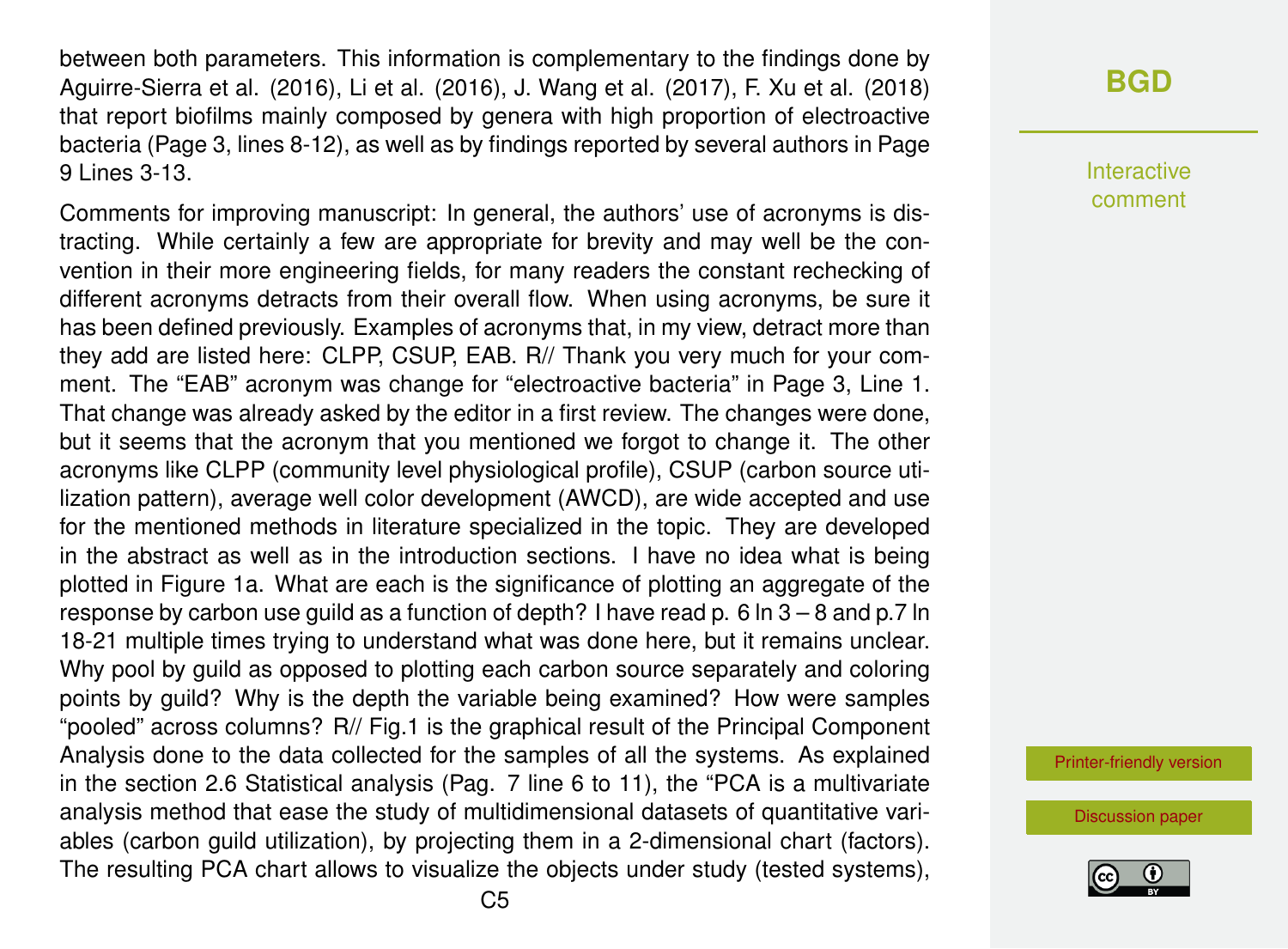and depending on their position on the charts, let to establish their relationship with the quantitative variables. The correlation between variables under study can be determined by the angles formed among them. Acute angles indicate that the variables are correlated, right angles indicate that the variables are not correlated, and obtuse angles indicate that the variables are inversely correlated". In summary, both graphs depicted in Fig.1 allow to understand how are the preferences of the microbial communities of the different systems for the consumption of different carbon guilds. Figure 1a and Figure 1b are complementary graphs. Fig. 1a depicts the carbon guilds as main variables and level (inside the tested system) as a complementary variable; Fig 1b represent all the samples collected in the columns, and are included the centroids as summary of the information in each column. The interpretation of Fig.1a and 1b and their relation is explained in section 3.1. The variable level was included as complementary variable in the analysis, since it was expected to occur different consumption patterns of the carbon guilds along the flow pathway, as is reported in section "3.3 Effect of vertical profiles on carbon source utilization" To ease the dimensionality of the data and subsequent analysis and interpretation, the 31 carbon sources were grouped in 5 different carbon guilds, as it has been reported in different studies CLPP in constructed wetlands (Osem et. al. 2007; Weber and Legge, 2009; Button et. al. ,2015; Button et. al. ,2016; Lv et. al., 2017; Zhang et. al., 2018).

Clarify if the points in PCA of Fig 1b are each individual samples collected from the 12 columns at the 5 depths R// Yes, each dot in Fig. 1b accounts for each individual sample collected in the 16 tested columns (6 different systems; see section "2.1 Experimental set-up") at 5 different depths (section "2.2 Sample collection and biofilm detachment and CLPP inoculation").

Minor Issues: p.1 ln 13-14: sentence is grammatically unclear p.1 ln 22: sentence is grammatically unclear p.1 ln 23: incomplete sentence, R// By suggestion of one of the reviewers, the abstract was modified, therefore the grammar mistakes that you mention were corrected.

## **[BGD](https://www.biogeosciences-discuss.net/)**

Interactive comment

[Printer-friendly version](https://www.biogeosciences-discuss.net/bg-2018-428/bg-2018-428-AC2-print.pdf)

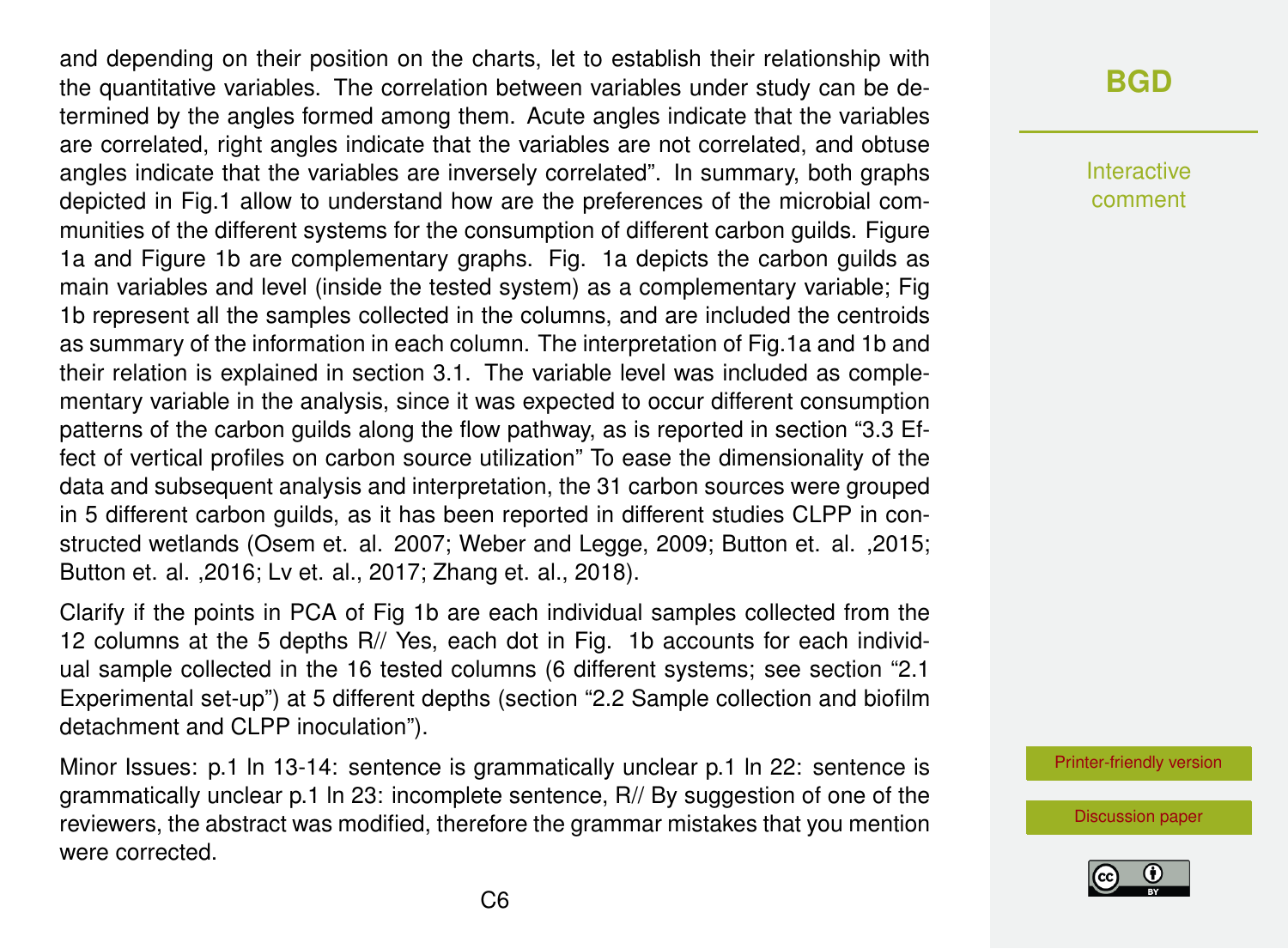Revise p.2 In 2: Define COD & BOD p.2 In 3: EAB not defined R// Chemical oxygen demand (COD) and biological oxygen demand (BOD5) were defined; EAB was change for "electroactive bacteria".

P2. Ln25: "anoxic/aerobic" is confusing in this context. Clarify whether you mean it can be both and under which conditions? R// In constructed wetlands is common to find aerobic/anoxic/anaerobic microenvironments, depending on the performance state of the wetland. On the upper part of the system (close to the atmosphere), the aerobic environments can happen due to the diffusion of oxygen from the atmosphere, as well as due to the release of oxygen from the plant rhizosphere. Whereas the anoxic environments can prevail if there are low oxygen concentrations and active nitrification processes inside the system. This information has been broadly explain in literature specialized in constructed wetlands design.

P3.ln 7: "Most of these microorganisms" not "most of this microorganism" R// The change was done in the manuscript.

P3. Ln 11: reference formatting errors; "genera" not "genus" R// The change was done in the manuscript. P3. ln 30 – 35: sentence is awkwardly phrased, consider revising. R// The sentence was rewritten as follows: "The most common plate used for CLPP analysis is the Biolog<sup>®</sup> EcoPlate. This plate contains 31 relevant environmental carbon sources, that ease the differentiation of soil microbial communities, as well as known to be derived of plant root exudates (Insam and Goberna, 2004). Carbon sources of the Biolog<sup>®</sup> EcoPlate can be grouped by composition into carbohydrates, polymers, carboxylic acids, amines/amides, and amino acids (Weber and Legge, 2009). This grouping represent a large degree of compounds, and depending on their consumption by microorganisms, can simplify the understanding of the functionality of the microbial communities involved in the removal of pollutants in wastewater treatment systems such as in constructed wetlands (Button et al., 2016)."

After this point, I stopped marking typographical and grammatical issues – suggest that

Interactive comment

[Printer-friendly version](https://www.biogeosciences-discuss.net/bg-2018-428/bg-2018-428-AC2-print.pdf)